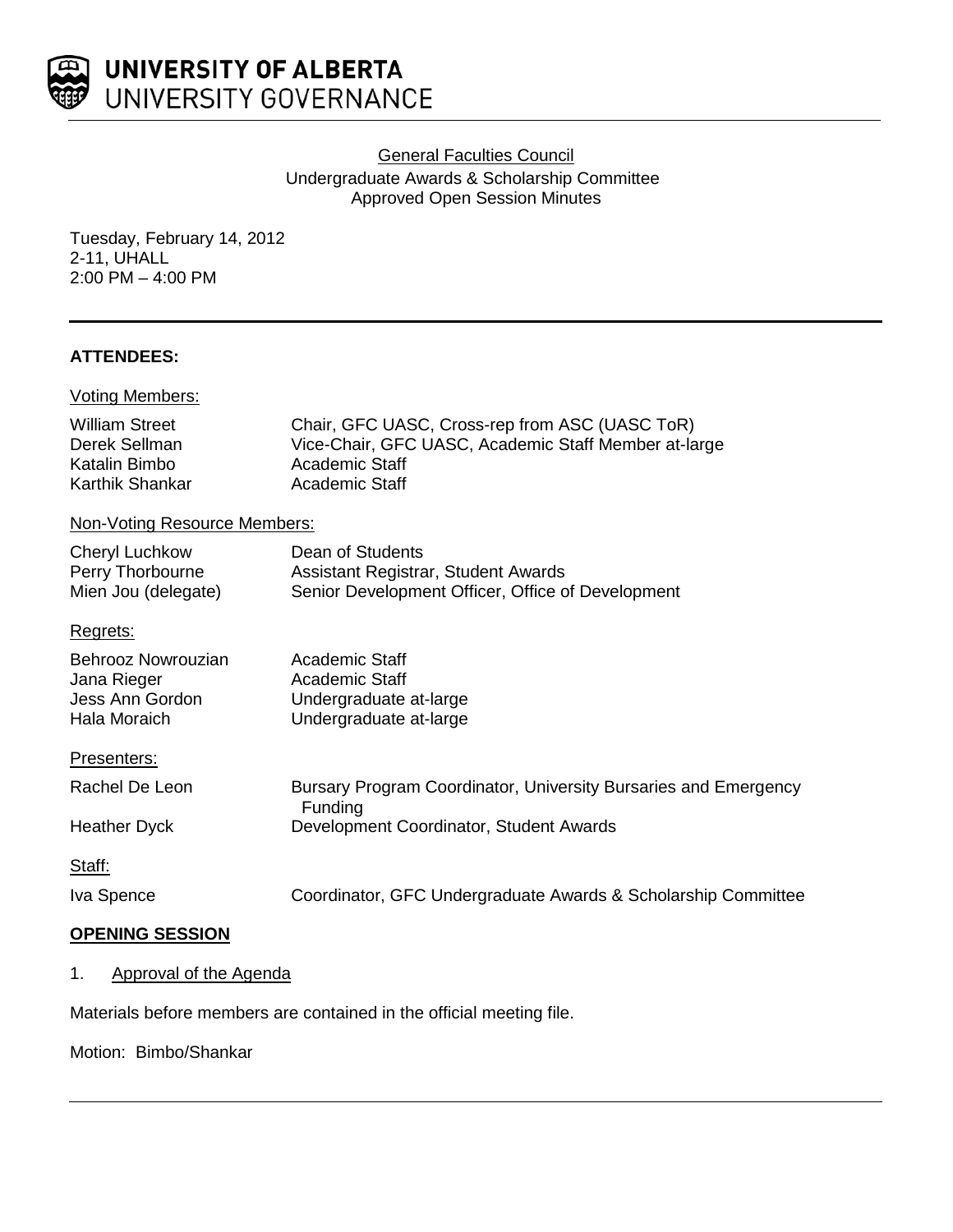THAT the GFC Undergraduate Awards and Scholarship Committee approve the Agenda.

## **CARRIED**

### 2. Approval of the Open Session Minutes of January 17, 2012

Materials before members are contained in the official meeting file.

Motion: Sellman/Bimbo

THAT the GFC Undergraduate Awards and Scholarship Committee approve the Minutes of January 17, 2012.

**CARRIED**

## 3. Comments from the Chair

The Chair provided information of general interest to members from the *Source* (a news briefing document provided by the Provost and Vice-President (Academic) Office).

## **ACTION ITEMS**

4. New Undergraduate University Bursaries and Emergency Funding (UBEF) Bursaries for Approval (February 14, 2012)

Materials before members are contained in the official meeting file.

*Presenter:* Rachel De Leon, Bursary Program Coordinator, University Bursaries and Emergency Funding

*Purpose of the Proposal:* To approve new undergraduate bursaries.

New University Bursaries and Emergency Funding (UBEF) Bursaries for approval (February 14, 2012) 1. Kathleen Farmer Aboriginal Student Bursary in Education

2. Dr Maxwell J Lipkind Memorial Bursary

*Discussion:* A few editorial changes were noted.

Motion: Shankar/Sellman

THAT the GFC Undergraduate Awards and Scholarship Committee approve, under delegated authority from General Faculties Council, new undergraduate bursaries, as set forth in Attachment 2 and as amended, to be effective immediately.

**CARRIED**

#### 5. New Undergraduate Student Awards and Scholarships For Approval (February 14, 2012)

Materials before members are contained in the official meeting file.

*Presenter:* Heather Dyck, Development Coordinator, Student Awards

*Purpose of the Proposal:* To approve new undergraduate awards and scholarships.

New Undergraduate Awards and Scholarships for Approval (February 14, 2012)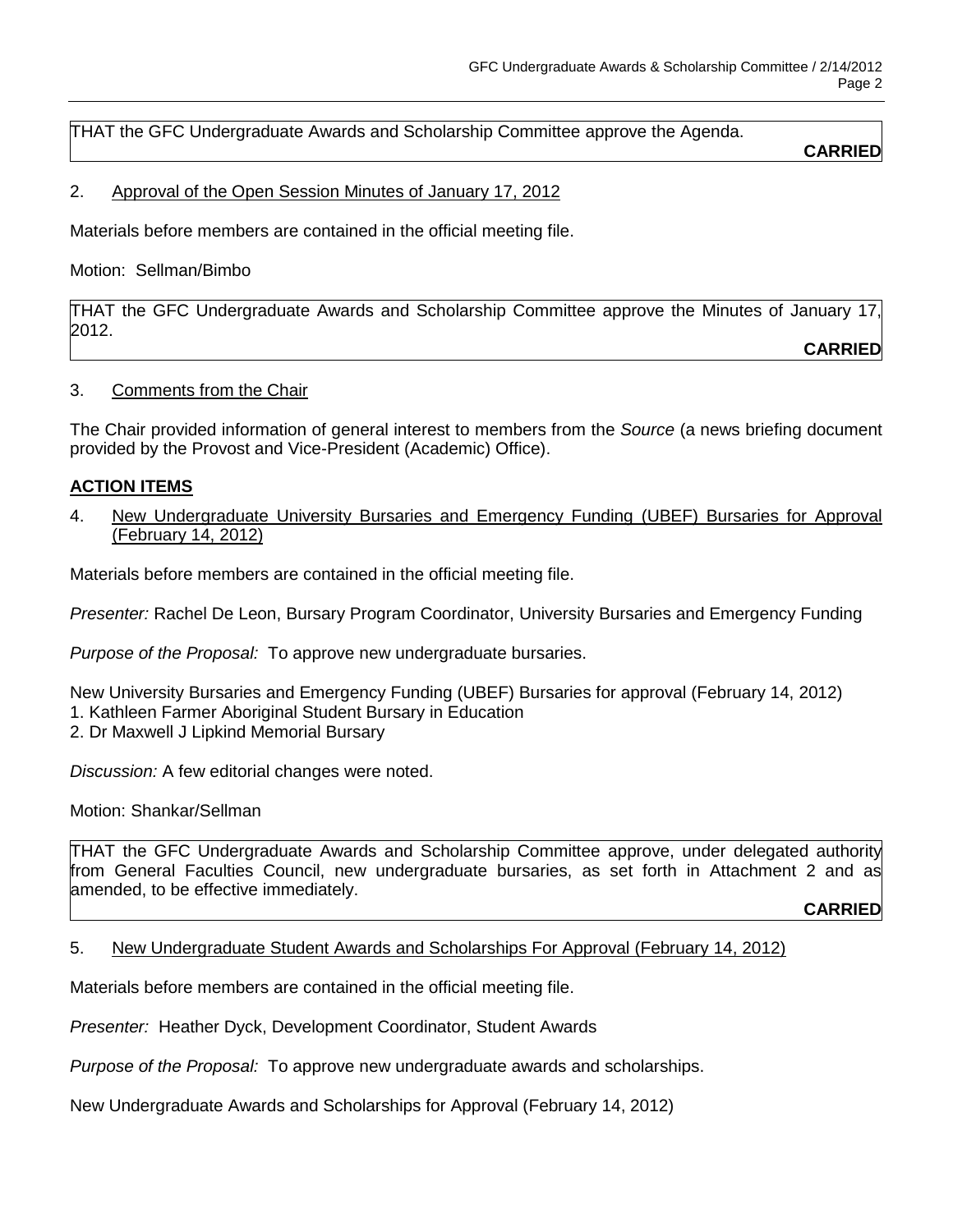- 1. Alex Unrau Memorial Award
- 2. Dr Mario I Tedeschini Northern Communities Pediatrics Award
- 3. Dr Arturo Sanchez-Azofeifa & Dr Christine Orosz Scholarship in Science
- 4. Ezio Farone Memorial Golden Bears Football Award
- 5. Ezio Farone Memorial Golden Bears Football Scholarship
- 6. Schulich Leader Scholarship
- 7. Fonds en education Emile et Lucille Mandin
- 8. Allnorth Consultants Limited Award
- 9. Fellows Family Award in Education
- 10. Perry Wong Scholarship
- 11. Leonard J Pollock QC Prize in Family Law
- 12. Edmonton Junior Field Hockey Award
- 13. Edmonton Junior Field Hockey Scholarship
- 14. Tristan (Tian) Mi Memorial Award in Acting

*Discussion:* A few editorial changes were noted by the Committee.

Motion: Shankar/Bimbo

THAT the GFC Undergraduate Awards and Scholarship Committee approve, under delegated authority from General Faculties Council new undergraduate awards and scholarships, as set forth in Attachment 2 and as amended, to be effective immediately.

**CARRIED**

#### 6. Approval of Amendments to Existing Undergraduate Student Awards and Scholarships (February 14, 2012)

Materials before members are contained in the official meeting file.

*Presenter:* Heather Dyck, Development Coordinator, Student Awards

*Purpose of the Proposal:* To approve amendments to an existing undergraduate student award.

Amendments to an Existing Undergraduate Student Award for Approval (February 14, 2012) 1. Faculty of Physical Education and Recreation Award for International Students

*Discussion:* A few editorial changes were noted by the Committee.

Motion: Bimbo/Sellman

THAT the GFC Undergraduate Awards and Scholarship Committee approve, under delegated authority from General Faculties Council amendments to an existing award, as set forth in Attachment 2 and as amended, to be effective immediately.

**CARRIED**

#### **DISCUSSION ITEMS**

7. Question Period

Dr Street provided an update on the working group which was struck at the January 17, 2012 UASC